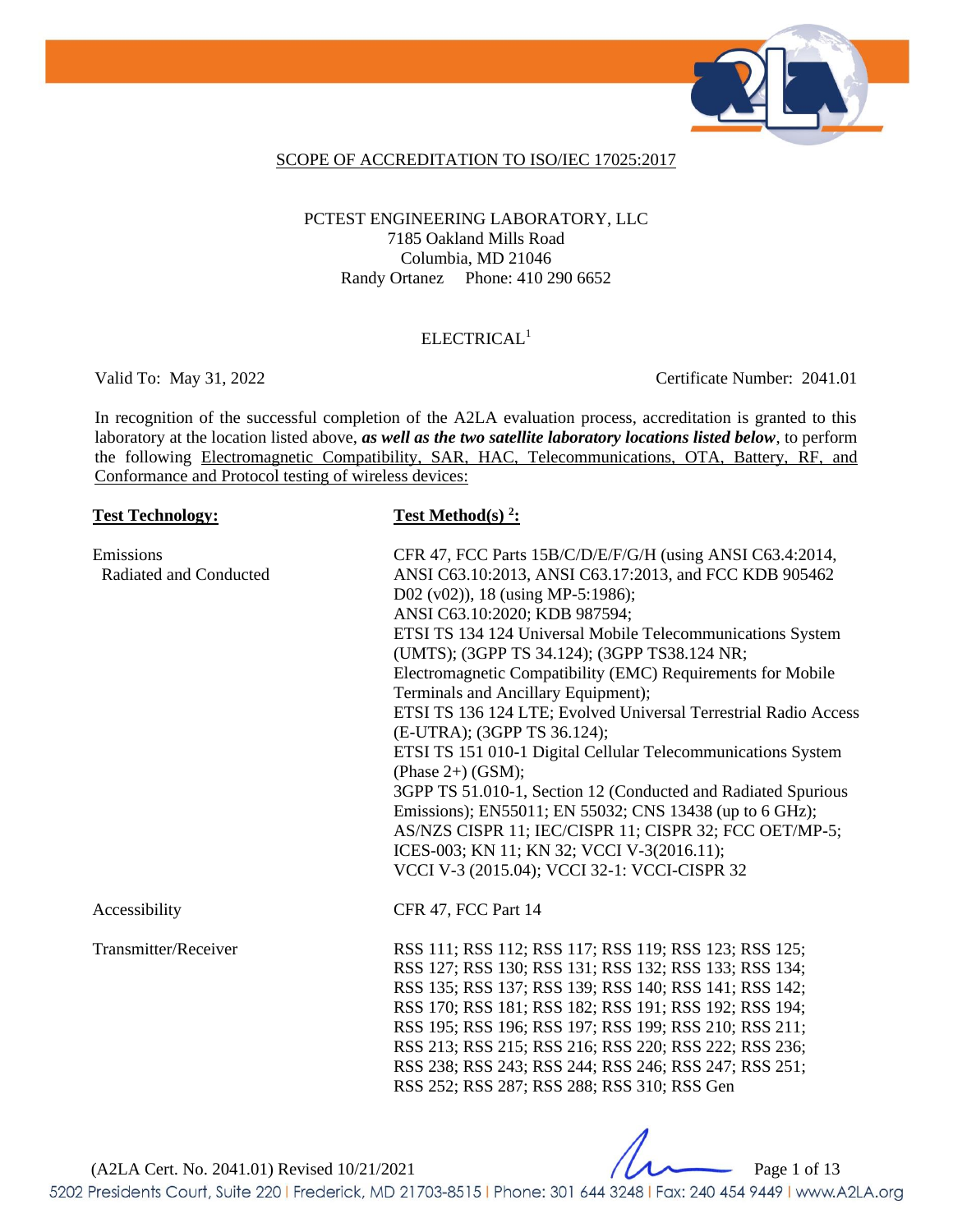| <b>Test Technology:</b>    | Test Method(s) $2$ :                                                                                                                                                                                                                                                                                                                                                                                                                                                                                                                                                                                                                                                                                                                                                                                                                                                                                                                                                                                                                                                                                                                                                                        |
|----------------------------|---------------------------------------------------------------------------------------------------------------------------------------------------------------------------------------------------------------------------------------------------------------------------------------------------------------------------------------------------------------------------------------------------------------------------------------------------------------------------------------------------------------------------------------------------------------------------------------------------------------------------------------------------------------------------------------------------------------------------------------------------------------------------------------------------------------------------------------------------------------------------------------------------------------------------------------------------------------------------------------------------------------------------------------------------------------------------------------------------------------------------------------------------------------------------------------------|
| <b>SAR/RF</b> Exposure     | IEEE 1528-2013; RSS 102 Issue 5 (2015);<br>EN 50360-2017; EN 62209-1:2016; EN 62209-2:2010;<br>IEC 62209-1 2 <sup>nd</sup> Edition 2016; IEC 62209-2 2010;<br>IEC PAS 63083-2017; EN 50566-2017; IEC 62209-2 AMD 1;<br><b>Australian Communications Authority Radio Communications</b><br>(Electromagnetic Radiation - Human Exposure) Standard 2014;<br>FCC KDB 248227 D01; FCC KDB 447498 D01, D02, and D03;<br>FCC KDB 615223 D01; FCC KDB 616217 D04;<br>FCC KDB 643646 D01; FCC KDB 648474 D03 and D04;<br>FCC KDB 680106 D01; FCC KDB 865664 D01 and D02;<br>FCC KDB 941225 D01, D05, D05A, D06, and D07;<br>EN 50401:2017; EN 50385:2017; IEC 62311:2008;<br>IEC 62479:2010; EN 62479:2010; EN 50663:2017;<br>EN 62311:2007; EN 62232:2017; IEC 62232:2017;<br>IEEE C95.1-2005; IEEE C95.1-1992; IEEE C95.3-2002;<br>RSS-102 (SAR. RF Exposure, NS), SPR-003; SPR-002; SPR-001;<br>SPR-004;<br>IEC TR 62630:2010; IEEE C95.3.1:2010; IEC TR 63170:2018;<br>AS/NZS 2772.2:2016; EN 62209-3: 2019; IEC 62209-3:2019;<br>C95.1: 2019; ICNIRP (100KHz - 300 GHz): 2020;<br>IEC 62311:2019; EN 62311:2020; IEC/IEEE 62209-1528:2020;<br>RRA Public Notification 2018-18, December 7, 2018 |
| Hearing Aid Compatibility  | ANSI C63.19:2007; ANSI C63.19:2011; ANSI C63.19:2019;<br>CTIA Test Plan for Hearing Aid Compatibility v.3.1.1 (2017);<br>FCC KDB 285076, D01 & D02; RSS-HAC                                                                                                                                                                                                                                                                                                                                                                                                                                                                                                                                                                                                                                                                                                                                                                                                                                                                                                                                                                                                                                 |
| <b>United States Radio</b> | 47 CFR FCC Parts 20, 22, 24, 25, 27, 30, 73, 74, 80, 87, 90, 95,<br>96, 97, 101 (using ANSI/TIA-603-E, TIA-102.CAAA-E,<br>ANSI C63.26:2015); ANSI/TIA-603-D; TIA-102.CAAA-D;<br>FCC KDB 935210 D03 (v04); FCC KDB 935210 D04 (v02);<br>FCC KDB 935210 D05 (v01)                                                                                                                                                                                                                                                                                                                                                                                                                                                                                                                                                                                                                                                                                                                                                                                                                                                                                                                             |
| European Radio             | ETSI EN 302 065-1 Version 2.1.1 (2016-11);<br>ETSI EN 302 065-2 Version 2.1.1 (2016-11);<br>ETSI EN 302 065-3 Version 2.1.1 (2016-11);<br>ETSI EN 302 065-4 Version 1.1.1 (2016-11);<br>ETSI EN 302 291-1 Version 1.1.1 (2005-07);<br>ETSI EN 302 291-2 Version 1.1.1 (2005-07);<br>ETSI EN 302 502 Version 2.1.3 (2017-07);<br>ETSI EN 302 510-1 Version 1.1.1;<br>ETSI EN 302 510-2 Version 1.1.1;<br>ETSI EN 302 537 Version 2.1.1 (2016-10);<br>ETSI EN 301 511 Version 12.5.1 (2017-03);<br>ETSI EN 301 839 Version 2.1.1 (2016-04);<br>ETSI EN 301 893 Version 2.1.1 (2017-05);<br>ETSI EN 301 893 Version 1.8.1 (2015-03);<br>ETSI EN 301 908-1 Version 13.1.1 (2019-11);<br>ETSI EN 301 908-13 Version 13.1.1 (2019-11);                                                                                                                                                                                                                                                                                                                                                                                                                                                            |

(A2LA Cert. No. 2041.01) Revised 10/21/2021 Page 2 of 13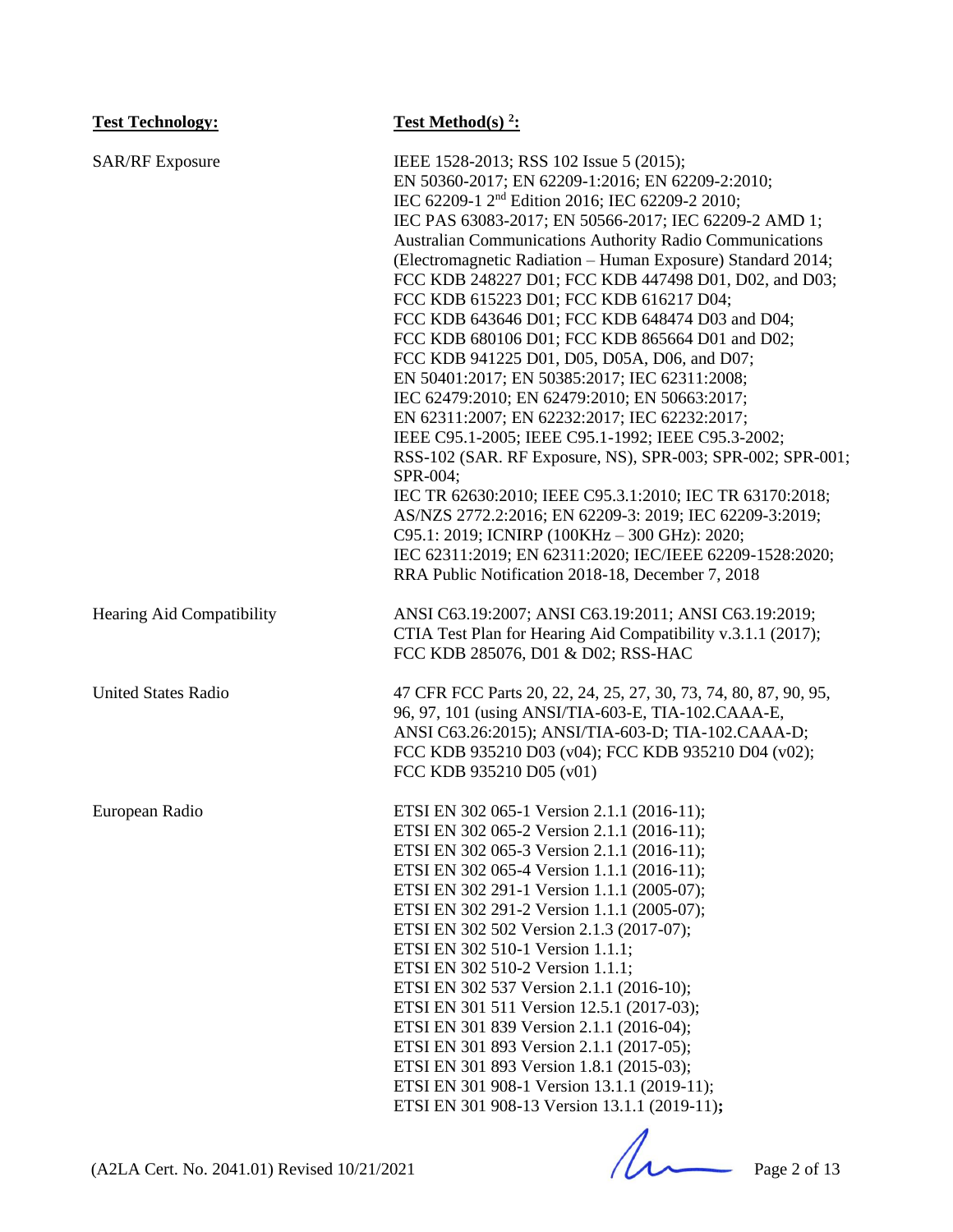| <b>Test Technology:</b>          | <b>Test Method(s) <sup>2</sup>:</b>                                                                                                                                                                                                                                                                                                                                                                                                                                                                                                                                                                                                                                                                                                                                                                                                                                                                                                                        |
|----------------------------------|------------------------------------------------------------------------------------------------------------------------------------------------------------------------------------------------------------------------------------------------------------------------------------------------------------------------------------------------------------------------------------------------------------------------------------------------------------------------------------------------------------------------------------------------------------------------------------------------------------------------------------------------------------------------------------------------------------------------------------------------------------------------------------------------------------------------------------------------------------------------------------------------------------------------------------------------------------|
| European Radio (cont'd)          | ETSI EN 300 220-1 Version 3.1.1 (2017-02);<br>ETSI EN 300 220-2 Version 3.2.1 (2018-06);<br>ETSI EN 300 328 Version 2.1.1 (2016-11);<br>ETSI EN 300 328 Version 2.2.2 (2019-07);<br>ETSI EN 300 330 Version 2.1.1 (2017-02);<br>ETSI EN 300 440 Version 2. (22.1 (2018-07);<br>ETSI EN 300 440-2 Version 1.4.1 (2010-08);<br>KS X 3123, KS X 3142, KS X 3270, KS X 3271;<br>LP0002; DGT LP0002;                                                                                                                                                                                                                                                                                                                                                                                                                                                                                                                                                            |
| Korean Radio                     | <b>Regulations on Radio Equipment</b><br>(MSIT Ordinance MSIT No. 63, Dec. 24, 2020);<br>Unlicensed Radio Equipment Established Without Notice<br>(MSIT Public Notification 2020-59, Oct. 16, 2020);<br>Technical Requirements for the Human Protection against<br><b>Electromagnetic Waves</b><br>(MSIT Public Notification 2019-4, January 16, 2019);<br>Equipment to be Subject of the Test Procedure for Electromagnetic<br>Field Strength and Specific Absorption Rate<br>(RRA Public Notification 2019-1, January 17, 2019);<br>Technical Requirements for Radio Equipment for<br><b>Telecommunication Services</b><br>(RRA Public Notification 2019-9, June 3, 2019);<br>Technical Requirements for Measurement and Test Procedure of<br>Specific Absorption Rate<br>(RRA Public Notification 2018-18, Dec 7, 2018);<br>Technical Requirements for Measurement of Electromagnetic Field<br>Strength (RRA Public Notification 2019-3, March 4, 2019) |
| Australia/New Zealand Radio      | AS/NZS 4268:2017                                                                                                                                                                                                                                                                                                                                                                                                                                                                                                                                                                                                                                                                                                                                                                                                                                                                                                                                           |
| <b>Licensed Wireless Devices</b> | ANSI C63.26:2015                                                                                                                                                                                                                                                                                                                                                                                                                                                                                                                                                                                                                                                                                                                                                                                                                                                                                                                                           |
| Wired and Wireless Conformance   |                                                                                                                                                                                                                                                                                                                                                                                                                                                                                                                                                                                                                                                                                                                                                                                                                                                                                                                                                            |
| 5G NR                            | 3GPP TS 38.508-1; 3GPP TS 38.508-2; 3GPP TS 38.521-1;<br>3GPP TS 38.521-2; 3GPP TS 38.521-3; 3GPP TS 38.521-4;<br>3GPP TS 38.522; 3GPP TS 38.523-1; 3GPP TS 38.523-2;<br>3GPP 38.523-3; 3GPP TS 38.533; VZW 5G NR FR2 RFOTA;<br>VZW 5G Protocol Pre-Conformance (TS 38.523-1);<br>VZW 5G NR FR1 Supp RF;<br>VZW 5G NR RF Pre Conformance (TS 38.521-3);<br>VZW 5G NR Radio Resource Management (RRM)<br>Pre-Confromance (TS 38.533)                                                                                                                                                                                                                                                                                                                                                                                                                                                                                                                        |

(A2LA Cert. No. 2041.01) Revised 10/21/2021 Page 3 of 13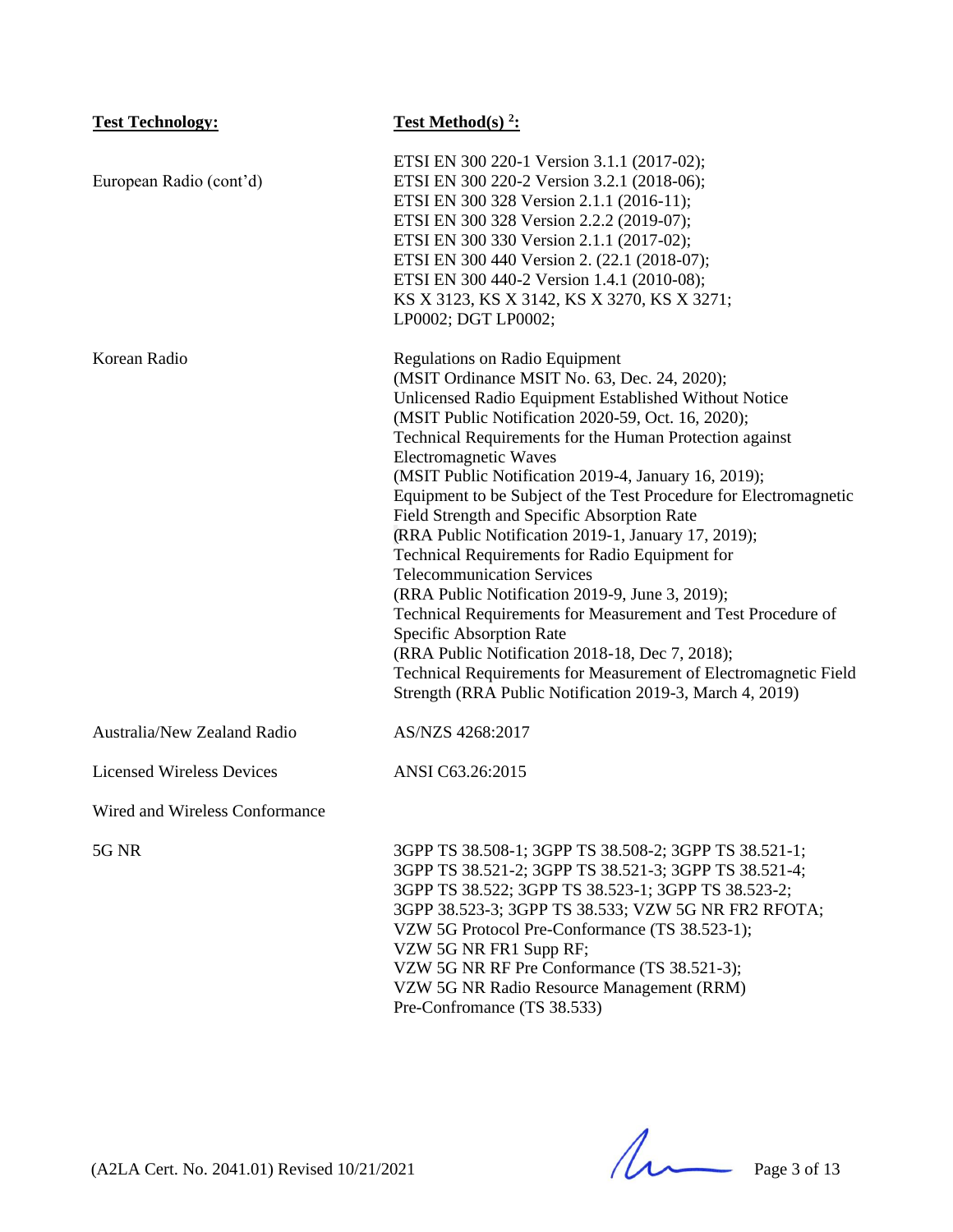| <b>Test Technology:</b> | Test Method(s) $2$ :                                                                                                                                                                                                                                                                                                                                                                                                                                                                                                                                                                                                                                                                                                                                                                                                                                                                                                                                                                                                                                                                                                                                                                                            |
|-------------------------|-----------------------------------------------------------------------------------------------------------------------------------------------------------------------------------------------------------------------------------------------------------------------------------------------------------------------------------------------------------------------------------------------------------------------------------------------------------------------------------------------------------------------------------------------------------------------------------------------------------------------------------------------------------------------------------------------------------------------------------------------------------------------------------------------------------------------------------------------------------------------------------------------------------------------------------------------------------------------------------------------------------------------------------------------------------------------------------------------------------------------------------------------------------------------------------------------------------------|
| <b>LTE</b>              | 3GPP TS 36.521-1; 3GPP TS 36.521-3; 3GPP TS 36.523-1;<br>3GPP 37.571-1; 3GPP 37.571-2; 3GPP TS 34.229;<br>3GPP Carrier Aggregation;<br>PTCRB NAPRD.03; PTCRB PPMD;<br>PTCRB Cat-M (per RFT132 eMTC);<br>PVG.09 LTE Data Throughput & TR 37.901 Data Throughput<br>Performance;<br>PVG.04 PTCRB Radiated Spurious Emissions;<br>Global Certification Forum (GCF-CC) Certification / LTE Field<br>Test $(TS.11)^3$ ;<br>3GPP Cat-NB & Cat-M;<br>MetroPCS Lab Conformance; AT&T LTE Conformance;<br>AT&T IoT Accelerator Conformance, 19263;<br>VZW Lab Conformance; VZW Supl RF;<br>VZW FR2 Supplementary RF, VZW FR1 Supplementary RF;<br>VZW Supl Signaling Conformance;<br>VZW Supl RRM;<br>VZW LTE LBS Performance;<br>VZW Safe for Network (SFN), VZW Phase 1, VZW Open<br>Development and Field Interoperability Testing (FIT) <sup>3</sup> ;<br>VZW Network Extender; VZW PCO; VZW Data Retry;<br>VZW Data Throughput; VZW SMS; VZW AT Commands;<br>VZW CMAS; VZW eMBMS; VZW APN; VZW Cat-M VoLTE;<br>Live Network Extender and Android Test Plan;<br>Sprint LTE Test Plan; Sprint LTE Safe for Network (SFN);<br>Sprint LTE Conformance; Sprint LTE IoT;<br>Sprint Lab Conformance; USCC Lab Conformance; |
| WCDMA (UTRA)            | KDDI LTE Device Testing; SoftBank LTE Testing<br>3GPP TS 34.121-1; 3GPP TS 34.123-1;<br>SoftBank Mobile WCDMA Testing                                                                                                                                                                                                                                                                                                                                                                                                                                                                                                                                                                                                                                                                                                                                                                                                                                                                                                                                                                                                                                                                                           |
| SVLTE / Multimode       | CDMA-LTE Inter-RAT (iRAT); CDMA-LTE Inter-RAT SVD;<br>SVLTE: 1x RF with LTE Data Cal;<br>SVLTE: LTE RF with 1x Voice Call;<br>SVD and SVLTE: LTE Data Throughput with 1x Voice Call;<br>eHRPD; GMSS; SVD GMSS; E911 Data Call Processing;<br>Stress Testing; RSSI for MM Devices; SVD Interband;<br>LTE LBS Performance; VZW Multimode Supl Signaling;<br>VZW Multimode SMS; VZW Multimode Data Retry                                                                                                                                                                                                                                                                                                                                                                                                                                                                                                                                                                                                                                                                                                                                                                                                           |
| <b>VoLTE</b>            | IMS VoIP; Rich Communication Services (RCS);<br>VoLTE to 1xRTT Fallback for SVLTE (1xRTT Fallback);<br>IMS Registration and Retry; ePDG Live Network;<br>E911 for VoLTE; VZW hVoLTE;<br>VZW VoIP and VT Performance;<br>VZW Interband RRM and Protocol                                                                                                                                                                                                                                                                                                                                                                                                                                                                                                                                                                                                                                                                                                                                                                                                                                                                                                                                                          |

 $(A2LA$  Cert. No. 2041.01) Revised 10/21/2021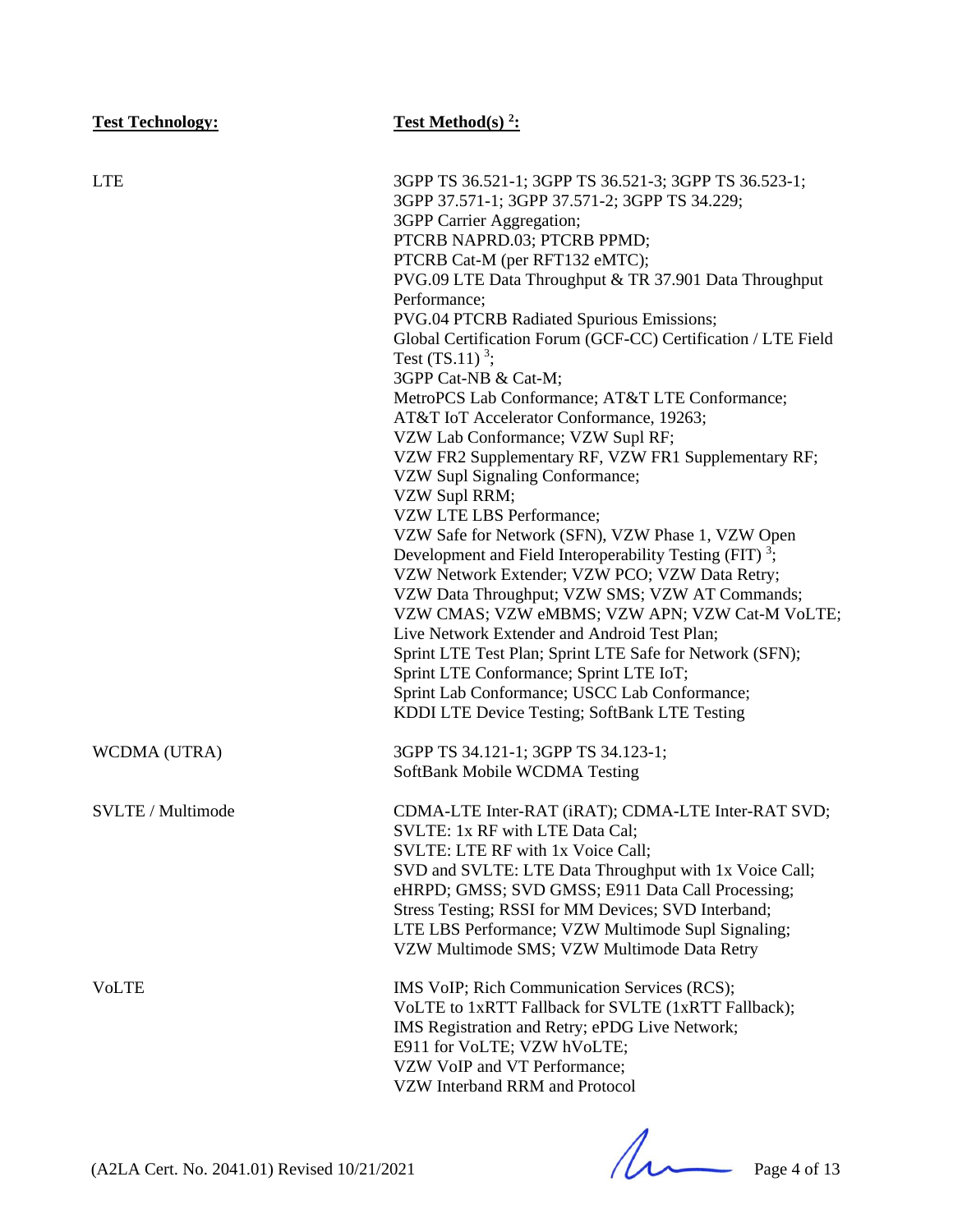| <b>Test Technology:</b> | <b>Test Method(s)</b> $2$ :                                                                                                                                                                                                                                                                                     |
|-------------------------|-----------------------------------------------------------------------------------------------------------------------------------------------------------------------------------------------------------------------------------------------------------------------------------------------------------------|
| Carrier Aggregation     | VZW Carrier Aggregation Supplementary RF;<br>VZW Carrier Aggregation Data Throughout                                                                                                                                                                                                                            |
| <b>UICC</b>             | USIM/USAT/CSIM/ISIM Interaction Test Plan<br>(LTE/WCDMA/GSM/CDMA/MM);<br>3GPP TS 31.121; 3GPP TS 31.124;<br>ETSI TS 102 230;<br>SIM Application Interaction Test Plan;<br>UICC USIM ISIM Electrical;<br><b>UICC USIM ISIM Protocol</b><br>(LTE/WCDMA/GSM/CDMA);<br>SWP/HCI ETSI TS 102 694-1; ETSI TS 102 695-1 |
| SunSpec Alliance        | SunSpec – CSIP (Common Smart Inverter Profile) Conformance<br><b>Test Procedures;</b><br>SunSpec – Advanced Function Inverter Test Lab Specification;<br>SunSpec – UL1741 Supplement SA/Rule 21 Implementation<br>Guide;<br>IEEE 2030.5-2018 Smart Energy Profile Application Protocol                          |
| CBRS (OnGo) / WInnForum | <b>CBRS</b> Alliance Certification Test Plan;<br>WInnForum Conformance and Performance Test Technical<br><b>Standards</b>                                                                                                                                                                                       |

 $1$ This accreditation covers testing performed at the main laboratory listed above, and the two satellite laboratories listed below:

 $(A2LA$  Cert. No. 2041.01) Revised  $10/21/2021$  Page 5 of 13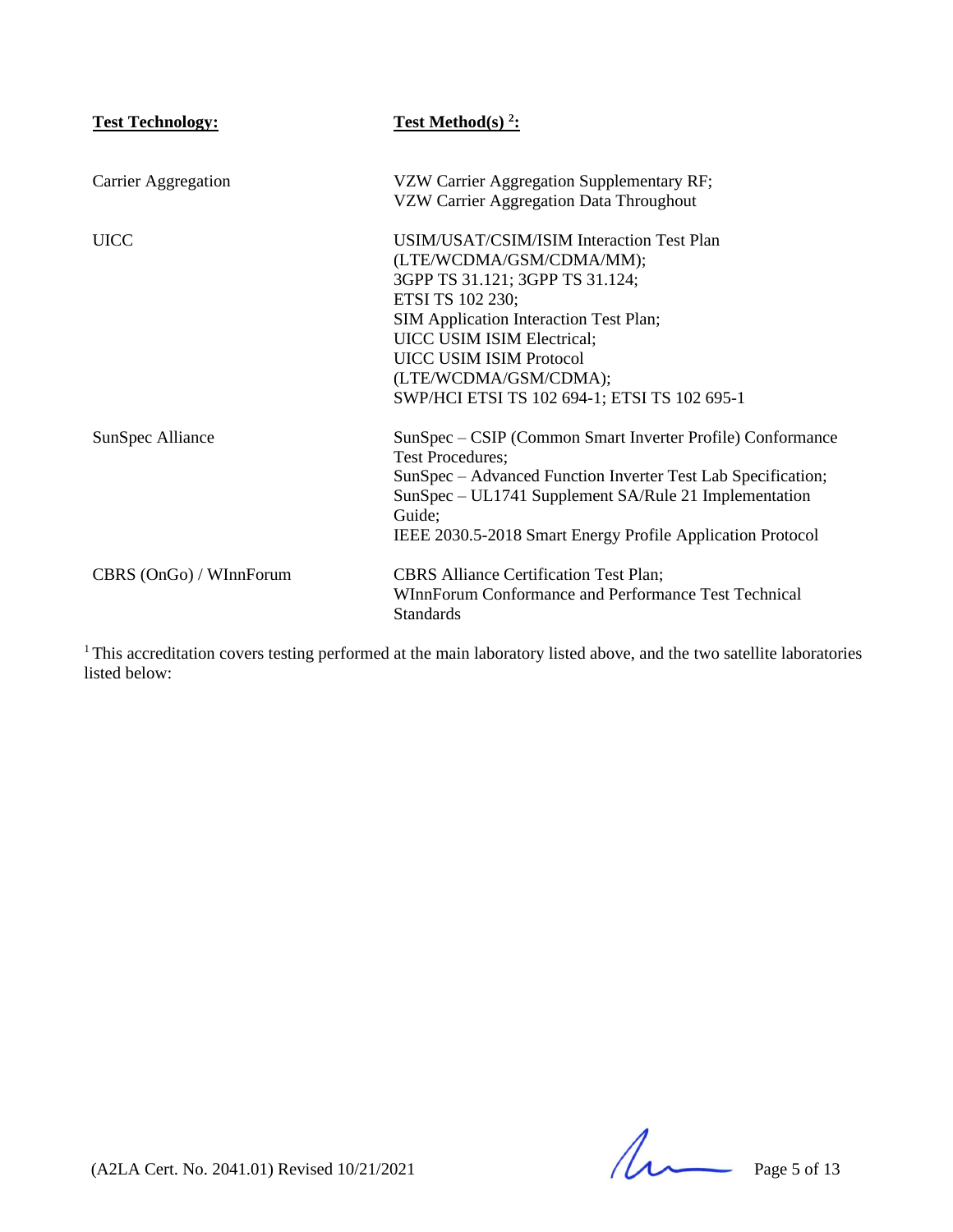### PCTEST ENGINEERING LABORATORY, LLC. 7195 Oakland Mills Rd, Suite A Columbia, MD 2016

| <b>Test Technology:</b> | <b>Test Method(s)</b> $2$ :                                            |
|-------------------------|------------------------------------------------------------------------|
| Wireless                |                                                                        |
|                         | 3GPP2 C.S0011-C 20-Feb-2006 (TIA-98D/E/F)                              |
|                         | (excluding Sections 3.2.1.3, 3.2.3.2, 3.3.3, 3.3.4, 3.3.5, 3.3.6,      |
|                         | 3.4.6, 3.4.8, 3.4.10, 3.4.11, 3.4.12, 3.4.13, 3.7.2, 4.4.8, 4.4.9.2.1, |
|                         | $4.4.10, 4.4.11$ ;                                                     |
|                         | 3GPP2 C.S0043-0 24-Sep-2004 (TIA-1035);                                |
|                         | 3GPP2 C.S0036-0 11-Mar-2002 (TIA-916);                                 |
|                         | 3GPP2 C.S0036-A 23-May-2011 (TIA-916-A);                               |
|                         | 3GPP2 C.S0037-0 19-Apr-2002 (TIA-918);                                 |
|                         | 3GPP2 C.S0056-0 22-Jul-2005 (TIA-1042);                                |
|                         | 3GPP2 C.S0059-0 20-Aug-2008 (TIA-1038);                                |
|                         | 3GPP2 C.S0060-0 06-Dec-2005 (TIA-1044);                                |
|                         | 3GPP2 C.S0061-0 22-Jun-2005 (TIA-1045);                                |
|                         | 3GPP2 C.S0062-0 14-May-2007 (TIA-1046);                                |
|                         | 3GPP2 C.S0073-0 26-Sep-2005 (TIA-1084);                                |
|                         | 3GPP2 C.S0073-B 21-Aug-2009 (TIA n/a);                                 |
|                         | 3GPP2 C.S0094-0 30-Oct-2008 (TIA-1157);                                |
|                         | CTIA Conformance Test Plan for CDMA Wireless Devices;                  |
|                         | GCF Certification Criteria 2 (CAG2) Test Plan;                         |
|                         | VZW Wireless Priority Services (WPS);                                  |
|                         | VZW Safe for Network (SFN);                                            |
|                         | VZW Open Development (OD) Device Specifications;                       |
|                         | VZW Location Based Services (LBS);                                     |
|                         | VZW CMAS; VZW NBPCD; VZW Phase 1                                       |
| <b>EVDO</b>             | 3GPP2 C.S0033-0 12-Dec-2003 (TIA-866);                                 |
|                         | 3GPP2 C.S0033-A 14-Dec-2005 (TIA-866);                                 |
|                         | 3GPP2 C.S0038-0 19-Apr-2002 (TIA-919);                                 |
|                         | 3GPP2 C.S0038-A 26-Sep-2005 (TIA-919);                                 |
|                         | 3GPP2 C.S0038-B 30-Mar-2009 (TIA n/a);                                 |
|                         | 3GPP2 C.S0037-0 19-Apr-2002 (TIA-918);                                 |
|                         | CTIA Conformance Test Plan for CDMA Wireless Devices;                  |
|                         | GCF Certification Criteria 2 (CAG2) Test Plan                          |

 $(A2LA$  Cert. No. 2041.01) Revised  $10/21/2021$  Page 6 of 13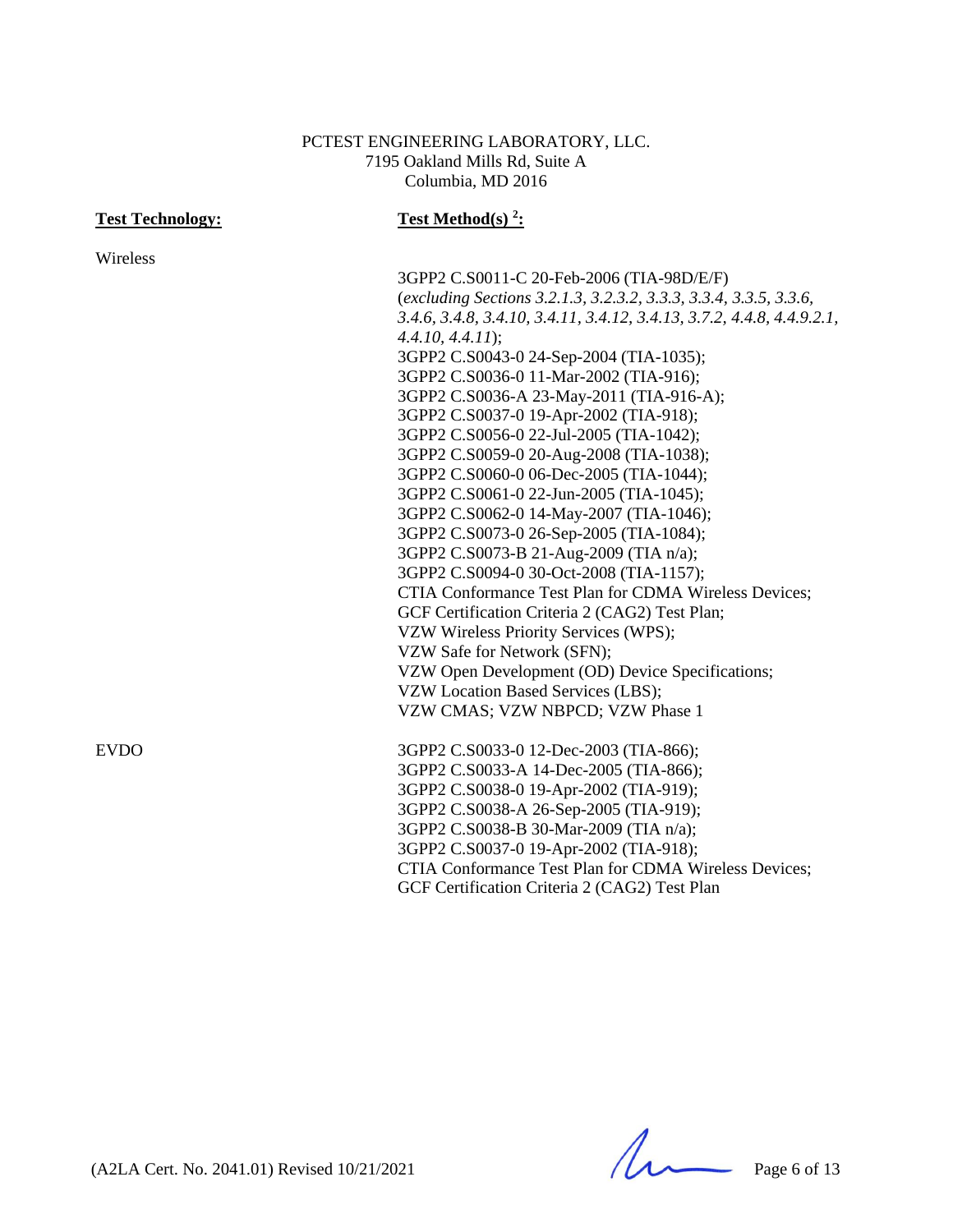| <b>Test Technology:</b>             | Test Method(s) <sup>2</sup> :                                                                                                                                                                                                                                                                                                                                                                                                                                                                                                                                                                                                                                                                                                                                                                                                                                                              |
|-------------------------------------|--------------------------------------------------------------------------------------------------------------------------------------------------------------------------------------------------------------------------------------------------------------------------------------------------------------------------------------------------------------------------------------------------------------------------------------------------------------------------------------------------------------------------------------------------------------------------------------------------------------------------------------------------------------------------------------------------------------------------------------------------------------------------------------------------------------------------------------------------------------------------------------------|
| Emissions<br>Radiated and Conducted | CFR 47, FCC Parts 15B/C/D/E/F/G/H (using ANSI C63.4:2014,<br>ANSI C63.10:2020, ANSI C63.10:2013; ANSI C63.17:2013, FCC<br>KDB 905462, and KDB 987594, 18 (using MP-5:1986); ANSI<br>C63.10:2013; ETSI TS 134 124 Universal Mobile<br>Telecommunications System (UMTS); (3GPP TS 34.124);<br>ETSI TS 136 124 LTE; Evolved Universal Terrestrial Radio<br>Access (E-UTRA); (3GPP TS 36.124); (3GPP TS38.124 NR;<br>Electromagnetic Compatibility (EMC) Requirements for Mobile<br>Terminals and Ancillary Equipment);<br>ETSI TS 151 010-1 Digital Cellular Telecommunications System<br>(Phase 2+) (GSM); 3GPP TS 51.010-1, Section 12 (Conducted<br>and Radiated Spurious Emissions); EN55011; EN 55032; CNS<br>13438 (up to 6 GHz); AS/NZS CISPR 11; IEC/CISPR 11; CISPR<br>32; FCC OET/MP-5; ICES-003; KN 11; KN 32; VCCI V-<br>3(2016.11); VCCI V-3 (2015.04); VCCI 32-1: VCCI-CISPR 32 |
| Accessibility                       | CFR 47, FCC Part 14                                                                                                                                                                                                                                                                                                                                                                                                                                                                                                                                                                                                                                                                                                                                                                                                                                                                        |
| Transmitter/Receiver                | RSS 111; RSS 112; RSS 117; RSS 119; RSS 123; RSS 125;<br>RSS 127; RSS 130; RSS 131; RSS 132; RSS 133; RSS 134;<br>RSS 135; RSS 137; RSS 139; RSS 140; RSS 141; RSS 142;<br>RSS 170; RSS 181; RSS 182; RSS 191; RSS 192; RSS 194;<br>RSS 195; RSS 196; RSS 197; RSS 199; RSS 210; RSS 211;<br>RSS 213; RSS 215; RSS 216; RSS 220; RSS 222; RSS 236;<br>RSS 238; RSS 243; RSS 244; RSS 246; RSS 247; RSS 251;<br>RSS 252; RSS 287; RSS 288; RSS 310; RSS Gen                                                                                                                                                                                                                                                                                                                                                                                                                                 |
| Hearing Aid Compatibility           | ANSI C63.19:2007; ANSI C63.19:2011; ANSI C63.19:2019;<br>CTIA Test Plan for Hearing Aid Compatibility v.3.1.1 (2017);<br>FCC KDB 285076, D01 & D02; RSS-HAC                                                                                                                                                                                                                                                                                                                                                                                                                                                                                                                                                                                                                                                                                                                                |
| <b>United States Radio</b>          | 47 CFR FCC Parts 20, 22, 24, 25, 27, 30, 73, 74, 80, 87, 90, 95,<br>96, 97, 101 (using ANSI/TIA-603-E, TIA-102.CAAA-E,<br>ANSI C63.26:2015); FCC KDB 935210;                                                                                                                                                                                                                                                                                                                                                                                                                                                                                                                                                                                                                                                                                                                               |
| European Radio                      | ETSI EN 302 065-1 Version 2.1.1 (2016-11);<br>ETSI EN 302 065-2 Version 2.1.1 (2016-11);<br>ETSI EN 302 065-3 Version 2.1.1 (2016-11);<br>ETSI EN 302 065-4 Version 1.1.1 (2016-11);<br>ETSI EN 302 291-1 Version 1.1.1 (2005-07);<br>ETSI EN 302 291-2 Version 1.1.1 (2005-07);<br>ETSI EN 302 502 Version 2.1.3 (2017-07);<br>ETSI EN 302 510-1 Version 1.1.1;<br>ETSI EN 302 510-2 Version 1.1.1;<br>ETSI EN 302 537 Version 2.1.1 (2016-10);<br>ETSI EN 301 511 Version 12.5.1 (2017-03);<br>ETSI EN 301 839 Version 2.1.1 (2016-04);<br>ETSI EN 301 893 Version 2.1.1 (2017-05);<br>ETSI EN 301 893 Version 1.8.1 (2015-03);                                                                                                                                                                                                                                                          |

(A2LA Cert. No. 2041.01) Revised 10/21/2021 Page 7 of 13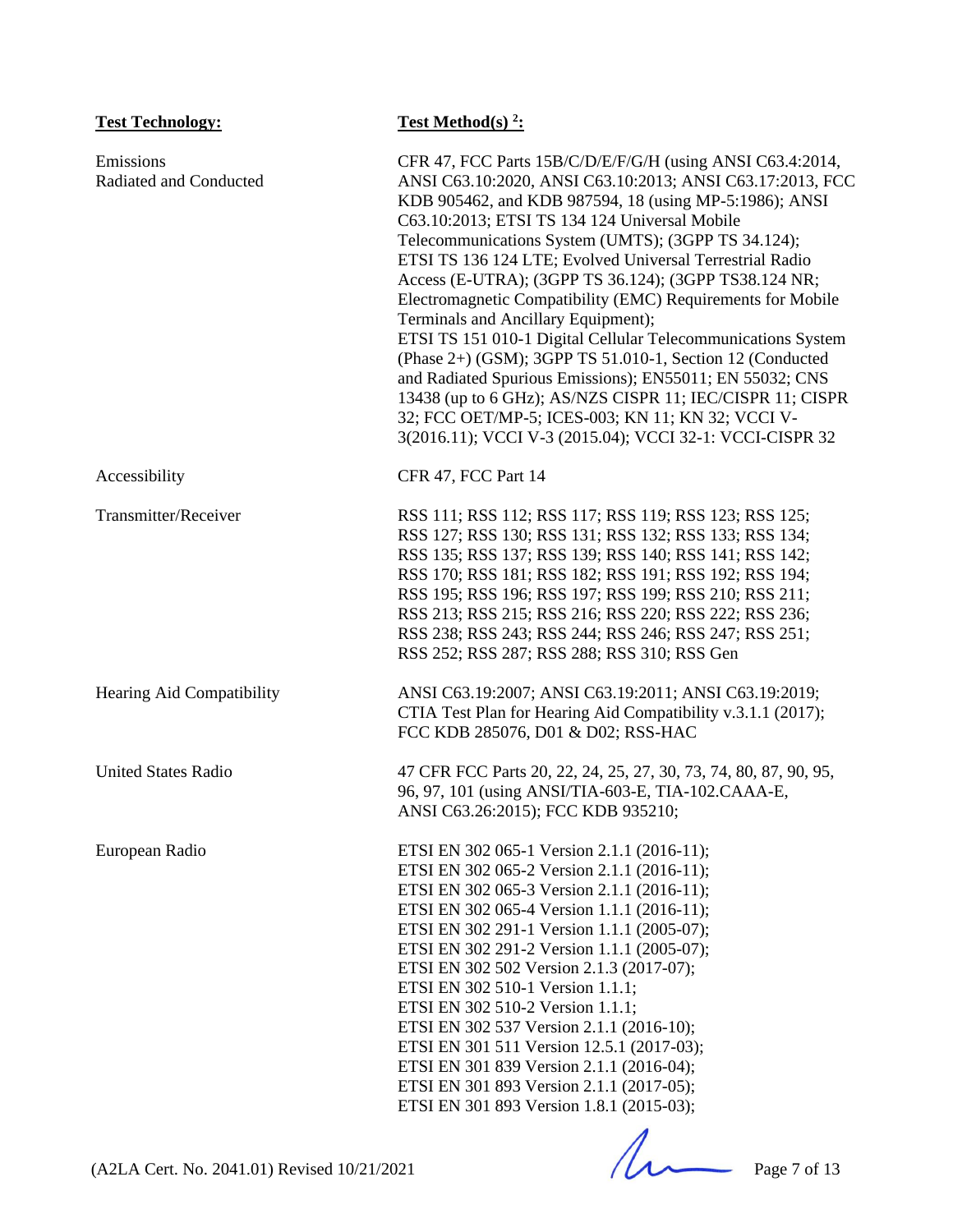| <b>Test Technology:</b>          | Test Method(s) $2$ :                                           |
|----------------------------------|----------------------------------------------------------------|
|                                  | ETSI EN 301 908-1 Version 13.1.1 (2019-11);                    |
| European Radio (cont'd)          | ETSI EN 301 908-13 Version 13.1.1 (2019-11);                   |
|                                  | ETSI EN 300 220-1 Version 3.1.1 (2017-02);                     |
|                                  | ETSI EN 300 220-2 Version 3.2.1 (2018-06);                     |
|                                  | ETSI EN 300 328 Version 2.1.1 (2016-11);                       |
|                                  | ETSI EN 300 328 Version 2.2.2 (2019-07);                       |
|                                  | ETSI EN 300 330 Version 2.1.1 (2017-02);                       |
|                                  | ETSI EN 300 440 Version 2. (22.1 (2018-07);                    |
|                                  | ETSI EN 300 440-2 Version 1.4.1 (2010-08);                     |
|                                  | KS X 3123, KS X 3142, KS X 3270, KS X 3271;                    |
|                                  | LP0002; DGT LP0002;                                            |
| Korean Radio                     | <b>Regulations on Radio Equipment</b>                          |
|                                  | (MSIT Ordinance MSIT No. 1 July 26, 2017);                     |
|                                  | Unlicensed Radio Equipment Established Without Notice          |
|                                  | (MSIT Public Notification 2019-105, December 23, 2019);        |
|                                  | Technical Requirements for the Human Protection against        |
|                                  | Electromagnetic Waves                                          |
|                                  | (MSIT Public Notification 2019-4, January 16, 2019);           |
|                                  | Equipment to be Subject of the Test Procedure for              |
|                                  | Electromagnetic Field Strength and Specific Absorption Rate    |
|                                  | (RRA Public Notification 2019-1, January 17, 2019);            |
|                                  | Technical Requirements for Radio Equipment for                 |
|                                  | <b>Telecommunication Services</b>                              |
|                                  | (RRA Public Notification 2019-9, June 3, 2019);                |
|                                  | Technical Requirements for Measurement of Electromagnetic      |
|                                  | Field Strength (RRA Public Notification 2019-3, March 4, 2019) |
| Australia/New Zealand Radio      | AS/NZS 4268:2017                                               |
| <b>Licensed Wireless Devices</b> | ANSI C63.26:2015                                               |

(A2LA Cert. No. 2041.01) Revised 10/21/2021 Page 8 of 13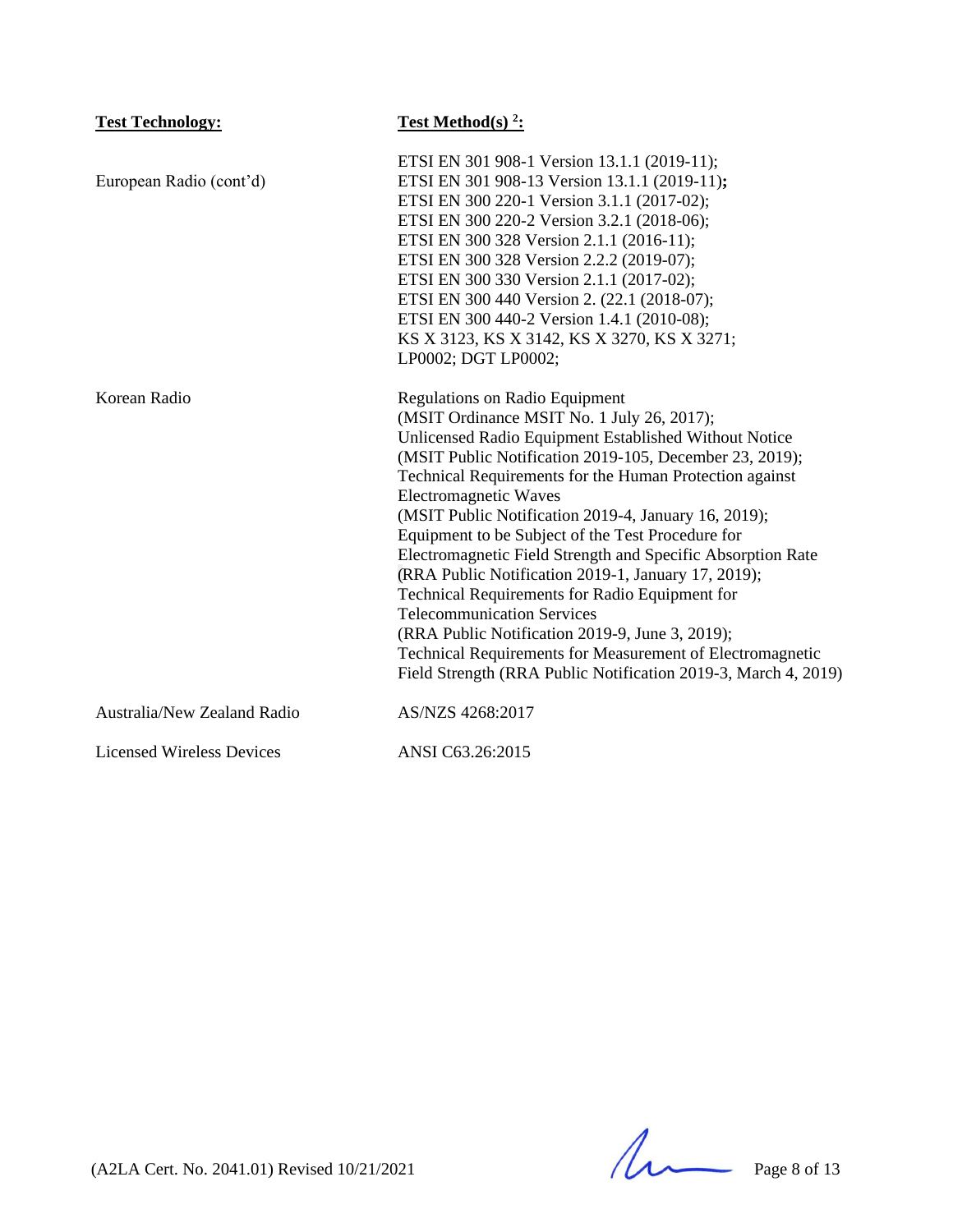| <b>Test Technology:</b>                    | <b>Test Method(s)</b> $2$ :                                                                                                                                                                                                                                                                                                                                                                                                                                                                                                                                                                                                                                                                                                                                                                                                                                                                                                                                                                                                |
|--------------------------------------------|----------------------------------------------------------------------------------------------------------------------------------------------------------------------------------------------------------------------------------------------------------------------------------------------------------------------------------------------------------------------------------------------------------------------------------------------------------------------------------------------------------------------------------------------------------------------------------------------------------------------------------------------------------------------------------------------------------------------------------------------------------------------------------------------------------------------------------------------------------------------------------------------------------------------------------------------------------------------------------------------------------------------------|
| <b>OTA</b><br><b>OTA</b> Anechoic Chambers | CTIA Test Plan for Wireless Device Over-the-Air Performance<br>for CDMA, 1xEVDO Rev0/A, GSM, GPRS, EGPRS, UMTS<br>(W-CDMA), LTE, CDMA A-GPS, GSM A-GPS, UMTS<br><b>WCDMA A-GPS;</b><br>LTE A-GPS A-Glonass and SIB8 / SIB16;<br>PTCRB NAPRD03; PTCRB PPMD;<br>OTA Carrier Aggregation;<br><b>OTA ECC Measurements;</b><br>VZW OTA Radiated Performance for CDMA & LTE Multimode<br>Devices:<br>VZW Location Determination Test Plan;<br>VZW LTE-LBS Performance Test Plan;<br>SPRINT OTA Antenna Performance Test Plan;<br>AT&T 13340 OTA;<br>AT&T IoT Accelerator;<br>USCC CDMA Over The Air Radiated Test Plan;<br>USCC LTE Over The Air Radiated Test Plan;<br>CTIA Test Plan for RF Performance Evaluation of Wi-Fi Mobile<br>Converged Devices (Wi-Fi Alliance);<br>GSMA TS.24 Operator Acceptance Values for Device Antenna<br>Performance;<br>3GPP TS 34.114 Technical Specification UE/MS OTA Antenna<br>Performance;<br>3GPP TS 37.544 Technical Specification UTRA & E-UTRA UE<br><b>OTA Antenna Performance</b> |
| <b>CTIA IoT Security</b>                   | CTIA Cybersecurity Certification Test Plan for IoT Devices                                                                                                                                                                                                                                                                                                                                                                                                                                                                                                                                                                                                                                                                                                                                                                                                                                                                                                                                                                 |
| SunSpec Alliance                           | SunSpec - CSIP (Common Smart Inverter Profile) Conformance<br><b>Test Procedures;</b><br>SunSpec - Advanced Function Inverter Test Lab Specification;<br>SunSpec - UL1741 Supplement SA/Rule 21 Implementation<br>Guide;<br>IEEE 2030.5-2018 Smart Energy Profile Application Protocol                                                                                                                                                                                                                                                                                                                                                                                                                                                                                                                                                                                                                                                                                                                                     |
| CBRS (OnGo) / WInnForum                    | <b>CBRS</b> Alliance Certification Test Plan;<br>WInnForum Conformance and Performance Test Technical<br>Standards                                                                                                                                                                                                                                                                                                                                                                                                                                                                                                                                                                                                                                                                                                                                                                                                                                                                                                         |

 $(A2LA$  Cert. No. 2041.01) Revised 10/21/2021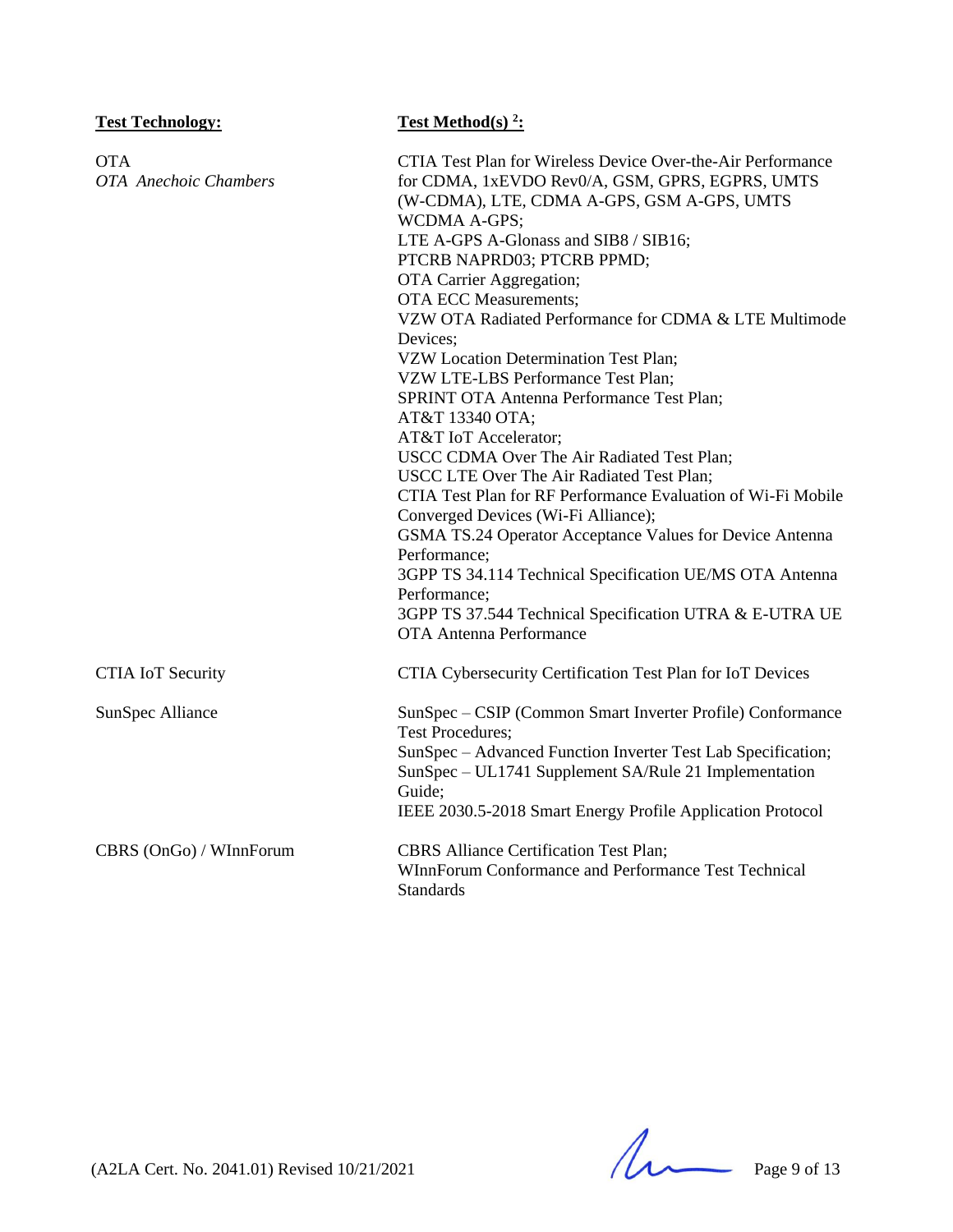### PCTEST ENGINEERING LABORATORY, LLC. 9017-F/G Mendenhall Court Columbia, MD 21045

| <b>Test Technology:</b>                                          | Test Method(s) <sup>2</sup> :                                                                                                                                                                                                                                                                                                                                                                                                           |
|------------------------------------------------------------------|-----------------------------------------------------------------------------------------------------------------------------------------------------------------------------------------------------------------------------------------------------------------------------------------------------------------------------------------------------------------------------------------------------------------------------------------|
| <b>Battery Safety</b>                                            | IEEE 1725 Standard for Rechargeable Batteries for Cellular<br>Telephones;<br>CTIA Certification Requirements for Battery System Compliance<br>to IEEE 1725;<br>IEEE 1625 Standard for Rechargeable Batteries for Multi-Cell<br>Mobile Computing Devices;<br>CTIA Certification Requirements for Battery System Compliance<br>to IEEE 1625;<br>UL1642 Standard for Lithium Batteries;<br>UL 2054 Household and Commercial Batteries;     |
|                                                                  | UL 62133; IEC 62133 Secondary Cells and Batteries containing<br>Alkaline or other Non-Acid Electrolytes - Safety Requirements for<br>Portable Sealed Secondary Cells & Batteries made from them, for<br>use in Portable Applications                                                                                                                                                                                                    |
| <b>UNDOT</b><br><b>Battery Transportation Safety</b>             | United Nations Document ST/SG/AC.10/11/Section 38.3<br>Recommendations on the Transport of Dangerous Goods;<br>Manual of Tests and Criteria;<br>IEC 62281 - Safety of Primary and Secondary Lithium Cells and<br><b>Batteries During Transport</b><br><b>Altitude Simulation</b><br><b>Temperature Cycling</b><br><b>Mechanical Shock</b><br>Vibration<br><b>Short Circuit</b><br>Overcharge<br>Impact/Crush<br><b>Forced Discharge</b> |
| Aerospace<br><b>Battery Performance and Safety</b>               | NASA Specification for Acceptance Testing of Commercial<br>Lithium Ion Cell Lots Engineering Directorate Propulsion & Power<br>Division, EP-WI-031                                                                                                                                                                                                                                                                                      |
| Hardware Reliability                                             | CTIA Device Hardware Reliability Test Plan                                                                                                                                                                                                                                                                                                                                                                                              |
| Determining Battery Life                                         | CTIA Battery Life Test Plan                                                                                                                                                                                                                                                                                                                                                                                                             |
| Safety Requirement for Portable Sealed<br><b>Secondary Cells</b> | IEC 62133; EN 62133                                                                                                                                                                                                                                                                                                                                                                                                                     |
| CEC: Energy Efficient Battery Charger<br>System                  | Uniform Test Method for Measuring the Energy Consumption of<br><b>Battery Chargers</b>                                                                                                                                                                                                                                                                                                                                                  |

 $(A2LA$  Cert. No. 2041.01) Revised  $10/21/2021$  Page 10 of 13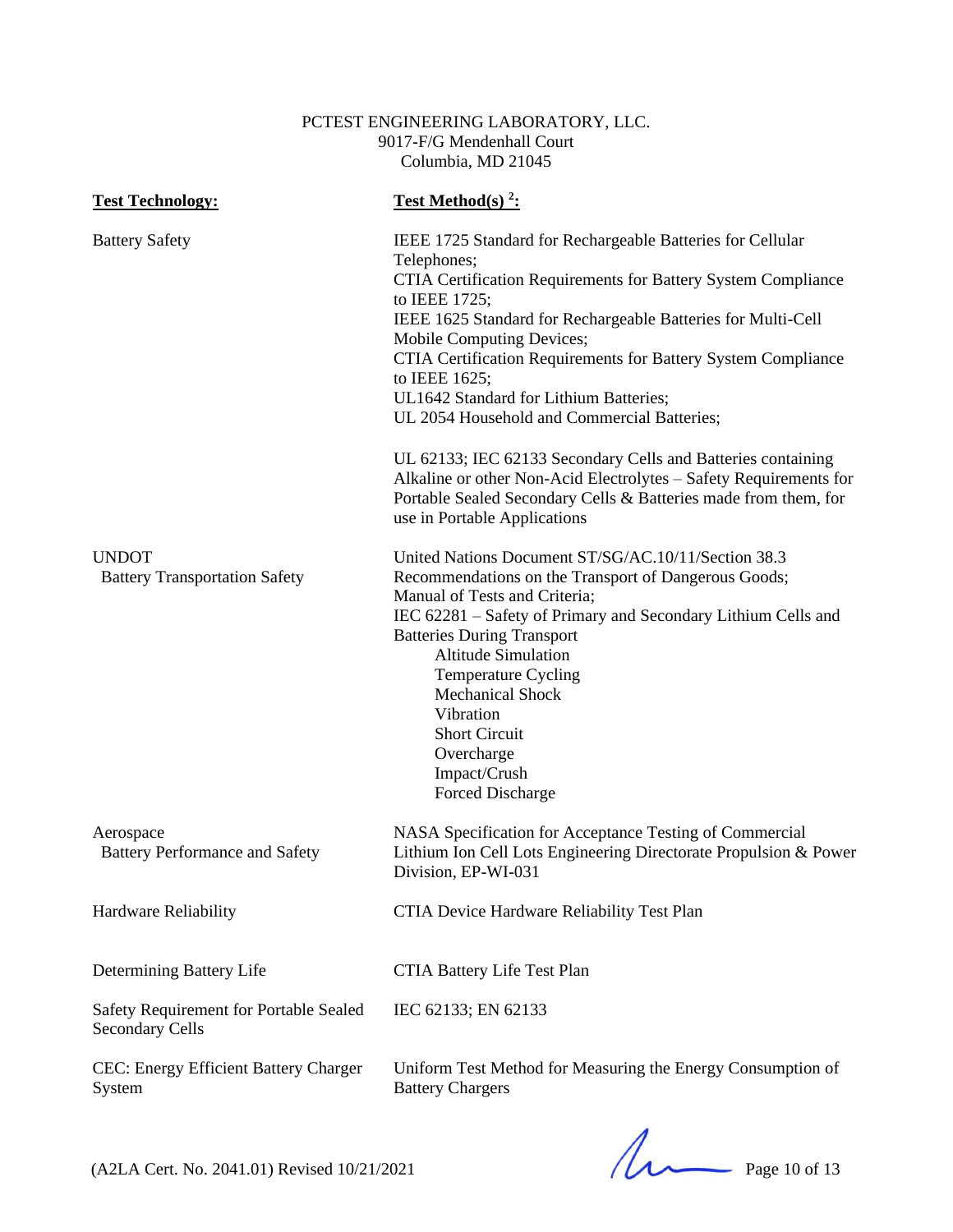**Test Technology: Test Method(s) <sup>2</sup> :**

Immunity EN/IEC 61000-4-2

3801 E. Plano Parkway, Ste 150 Plano, TX 75074

#### **Test Technology: Test Method(s)<sup>2</sup>:**

Radiated Emissions (10 Meter Test Distance) (Frequency Range, 30 MHz – 1 GHz) CFR 47, FCC Parts 15B (using ANSI C63.4:2014) EN55011; EN 55032; CNS 13438 (up to 6 GHz); AS/NZS CISPR 11; IEC/CISPR 11; CISPR 32; FCC OET/MP-5; ICES-003; KN 11; KN 32; VCCI V-3(2016.11); VCCI V-3 (2015.04); VCCI 32-1: VCCI-CISPR 32

<sup>2</sup>When the date, revision or edition of a test method standard is not identified on the scope of accreditation, the laboratory is expected to be using the current version within one year of the date of publication, per part C., Section 1 of A2LA *R101 - General Requirements - Accreditation of ISO-IEC 17025 Laboratories*.

<sup>3</sup>This laboratory meets A2LA *R104 – General Requirements: Accreditation of Field Testing and Field Calibration Laboratories* for these tests.

Testing Activities Performed in Support of FCC Declaration of Conformity and Certification in Accordance with 47 Code of Federal Regulations and FCC KDB 974614, Appendix A, Table A.1<sup>4</sup>:

| <b>Rule Subpart/Technology</b>                                                 | <b>Test Method</b>       | <b>Maximum</b><br><b>Frequency</b> |
|--------------------------------------------------------------------------------|--------------------------|------------------------------------|
| <b>Unintentional Radiators</b><br>Part 15B                                     | ANSI C63.4:2014          | 40000 MHz                          |
| Industrial, Scientific, and Medical Equipment<br>Part 18                       | FCC MP-5 (February 1986) | 333000 MHz                         |
| Intentional Radiators<br>Part 15C                                              | ANSI C63.10:2013         | 333000 MHz                         |
| <b>Unlicensed Personal Communication</b><br><b>Systems Devices</b><br>Part 15D | ANSI C63.17:2013         | 20000 MHz                          |
| U-NIII without DFS Intentional Radiators<br>Part 15E                           | ANSI C63.10:2013         | 40000 MHz                          |

(A2LA Cert. No. 2041.01) Revised 10/21/2021 Page 11 of 13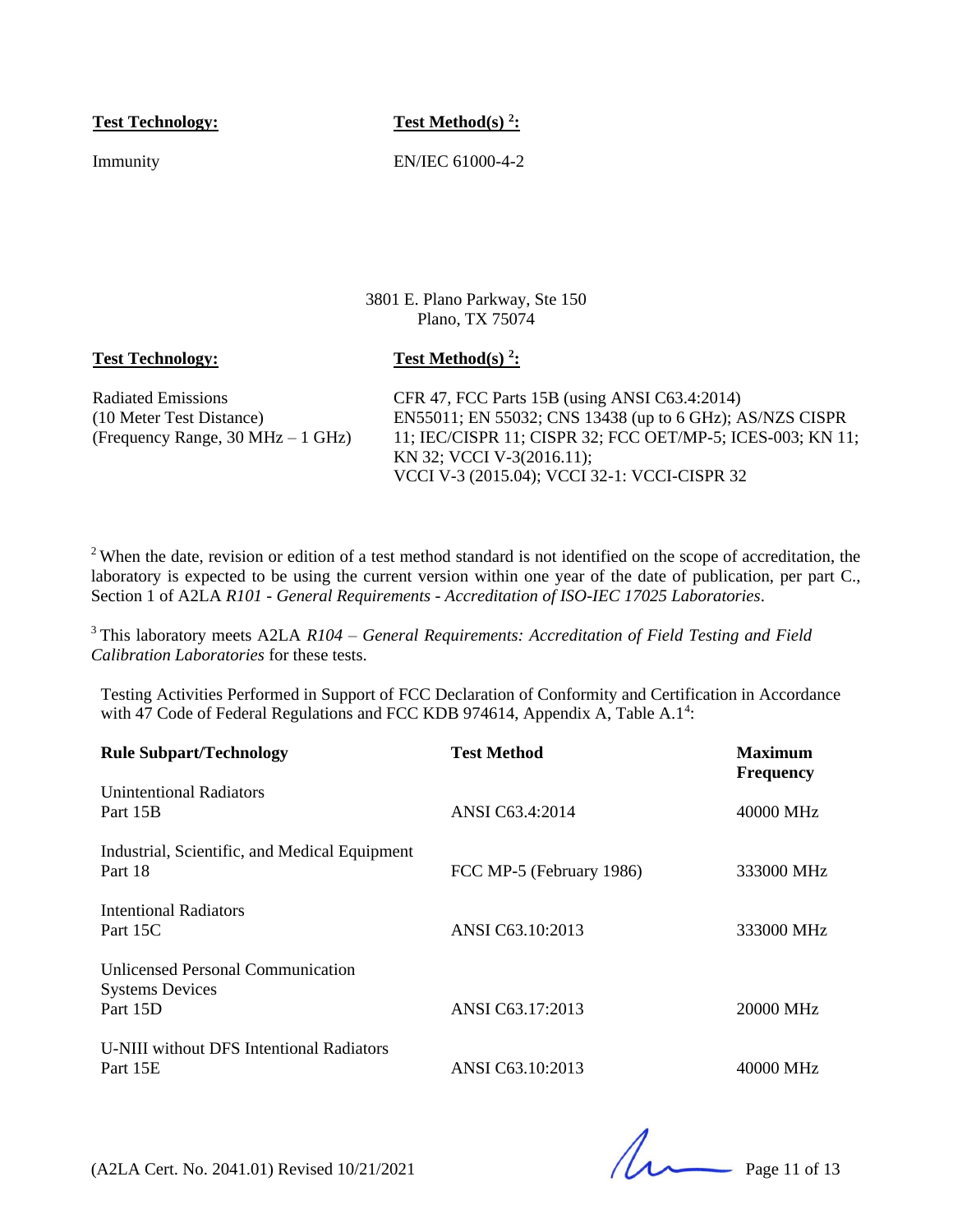Testing Activities Performed in Support of FCC Declaration of Conformity and Certification in Accordance with 47 Code of Federal Regulations and FCC KDB 974614, Appendix A, Table A.1<sup>4</sup>:

| <b>Rule Subpart/Technology</b>                                                                                                                                       | <b>Test Method</b>                                  | <b>Maximum</b><br><b>Frequency</b> |
|----------------------------------------------------------------------------------------------------------------------------------------------------------------------|-----------------------------------------------------|------------------------------------|
| U-NIII with DFS Intentional Radiators<br>Part 15E                                                                                                                    | FCC KDB 905462 D02 (v02)                            | 40000 MHz                          |
| <b>UWB</b> Intentional Radiators<br>Part 15F                                                                                                                         | ANSI C63.10:2013                                    | 200000 MHz                         |
| <b>BPL</b> Intentional Radiators<br>Part 15G<br>White Space Device Intentional Radiators<br>Part 15H                                                                 | ANSI C63.10:2013<br>ANSI C63.10:2013                | 40000 MHz<br>40000 MHz             |
| <b>Commercial Mobile Services (FCC</b>                                                                                                                               |                                                     |                                    |
| Licensed Radio Service Equipment)<br>Parts 22 (cellular), 24, 25 (below 3 GHz),<br>and 27                                                                            | ANSI/TIA-603-E; TIA-102.CAAA-E;<br>ANSI C63.26:2015 | 333000 MHz                         |
| General Mobile Radio Services (FCC<br>Licensed Radio Service Equipment)<br>Parts 22 (non-cellular), 90 (below 3 GHz),<br>95, 97 (below 3 GHz), and 101 (below 3 GHz) | ANSI/TIA-603-E; TIA-102.CAAA-E;<br>ANSI C63.26:2015 | 333000 MHz                         |
| Citizens Broadband Radio Services (FCC<br>Licensed Radio Service Equipment)<br>Part 96                                                                               | ANSI/TIA-603-E; TIA-102.CAAA-E;<br>ANSI C63.26:2015 | 333000 MHz                         |
| Maritime and Aviation Radio Services<br>Parts 80 and 87                                                                                                              | ANSI/TIA-603-E; ANSI C63.26:2015                    | 333000 MHz                         |
| Microwave and Millimeter Bands Radio                                                                                                                                 |                                                     |                                    |
| <b>Services</b><br>Parts 25, 30, 74, 90 (M, DSRC, Y, Z), 95 (M<br>and $L$ ), and $101$                                                                               | ANSI/TIA-603-E; TIA-102.CAAA-E;<br>ANSI C63.26:2015 | 333000 MHz                         |
| <b>Broadcast Radio Services</b><br>Parts 73 and 74 (below 3 GHz)                                                                                                     | ANSI/TIA-603-E; TIA-102.CAAA-E;<br>ANSI C63.26:2015 | 333000 MHz                         |
| <b>RF</b> Exposure<br>Devices Subject to SAR Requirements                                                                                                            | IEEE Std 1528:2013                                  | 6000 MHz                           |
| Hearing Aid Compatibility<br>Part 20<br>(HAC for Commercial Mobile Services)                                                                                         | ANSI C63.19:2011                                    | 6000 MHz                           |

(A2LA Cert. No. 2041.01) Revised 10/21/2021 Page 12 of 13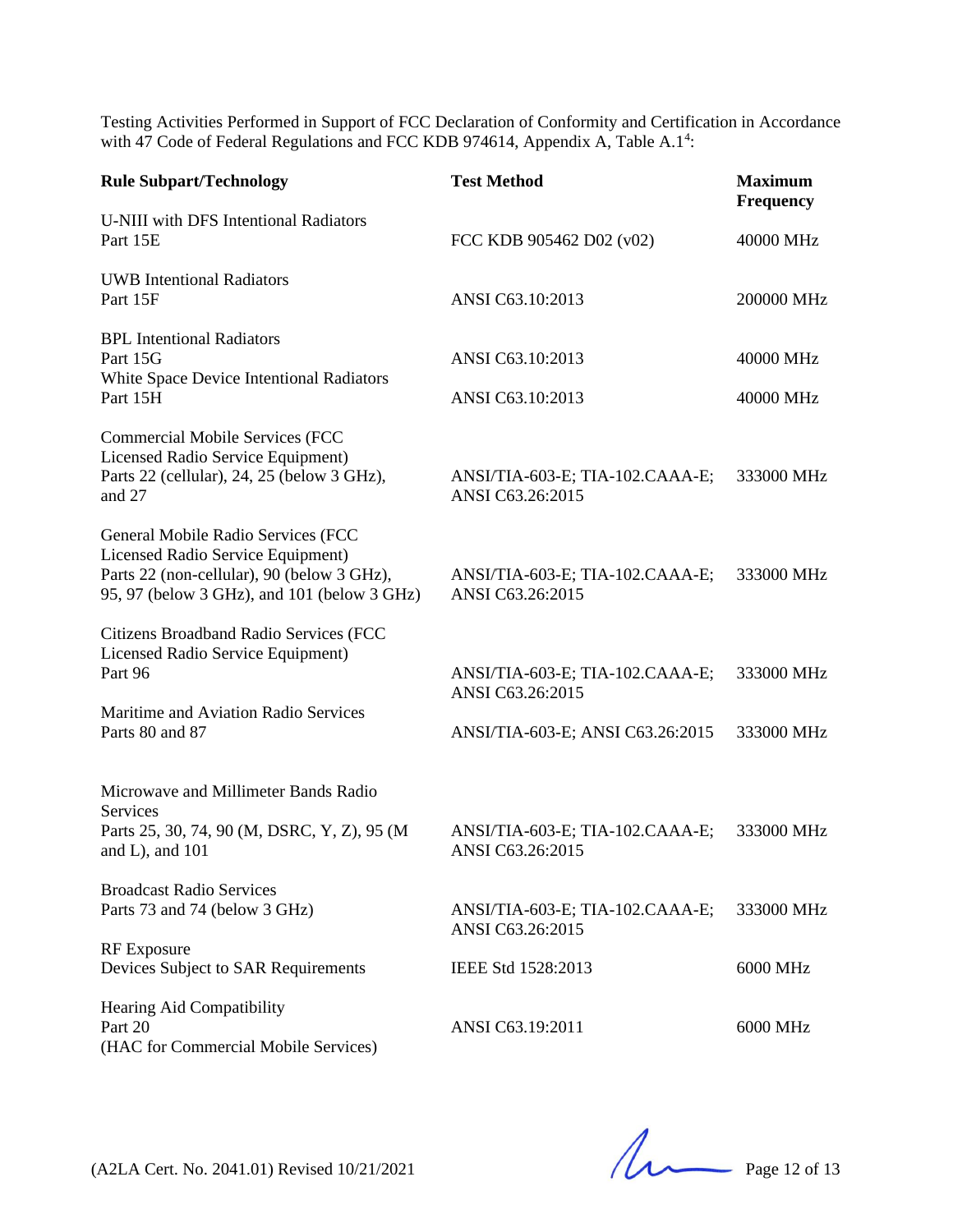Testing Activities Performed in Support of FCC Declaration of Conformity and Certification in Accordance with 47 Code of Federal Regulations and FCC KDB 974614, Appendix A, Table A.1<sup>4</sup>:

| <b>Rule Subpart/Technology</b>         | <b>Test Method</b> | <b>Maximum</b><br><b>Frequency</b> |
|----------------------------------------|--------------------|------------------------------------|
| Signal Boosters                        |                    |                                    |
| Part 20                                | ANSI C63.26:2015   | 333000 MHz                         |
| (Wideband Consumer Signal Boosters,    |                    |                                    |
| Provider-specific signal boosters, and |                    |                                    |
| <b>Industrial Signal Boosters</b> )    |                    |                                    |
| Section 90.219                         |                    |                                    |

<sup>4</sup>Accreditation does not imply acceptance to the FCC equipment authorization program. Please see the FCC website (https://apps.fcc.gov/oetcf/eas/) for a listing of FCC approved laboratories.

(A2LA Cert. No. 2041.01) Revised 10/21/2021 Page 13 of 13